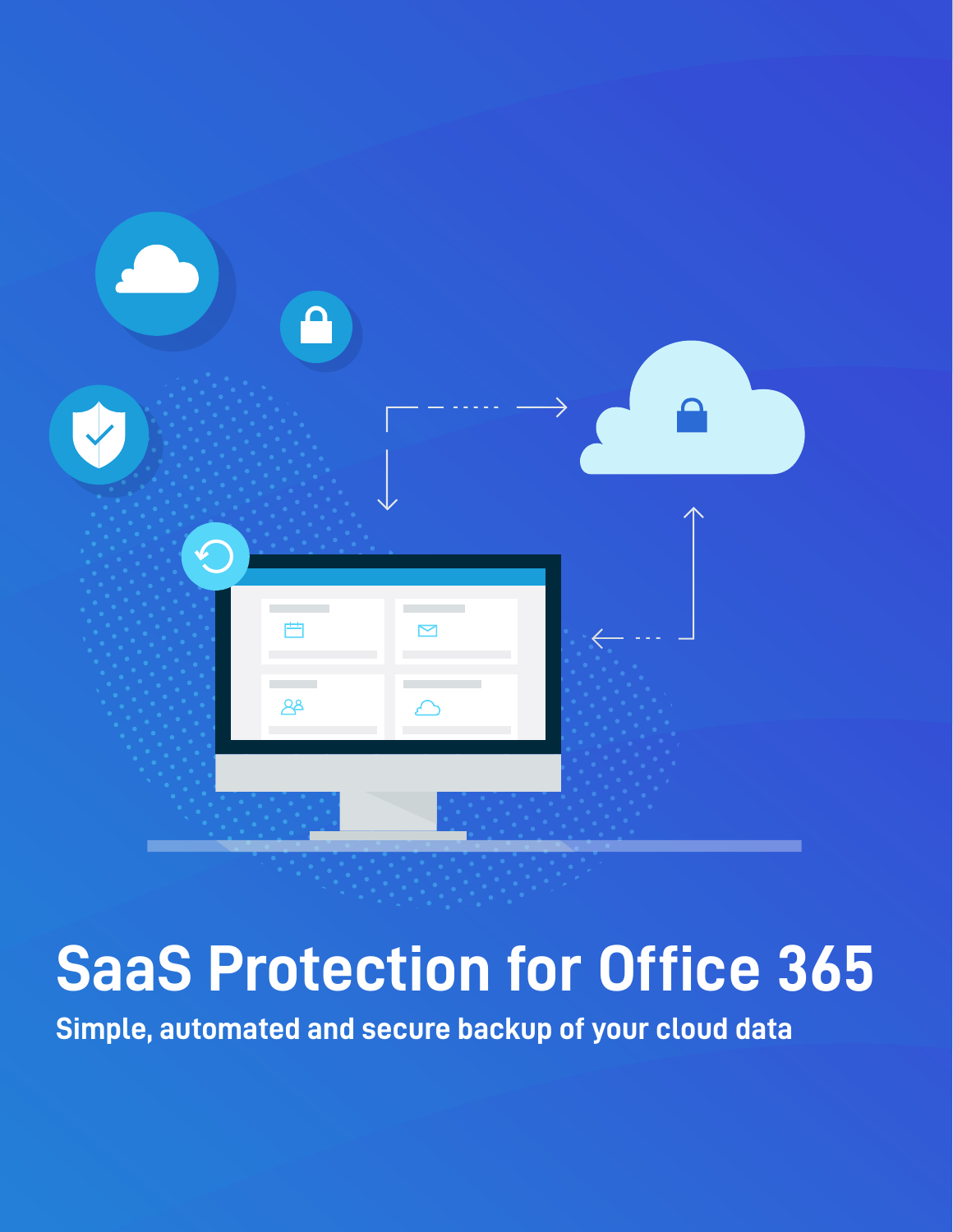# **SaaS Protection For Office 365**

SaaS Protection ensures that businesses can access, control, and most importantly protect the data that employees entrust to the cloud. SaaS Protection for Office 365 is the leading cloud-to-cloud backup product offering an all in-one backup, restore and export solution that covers Exchange Online, OneDrive SharePoint Online, and Microsoft Teams.

As companies increasingly move data into cloud-based applications, many IT teams wrongly assume their SaaS vendors have a backup in place. After all, a SaaS application is always available, accessible from anywhere, and highly redundant, so why is a backup needed?

An astonishing 1 in 3 businesses report losing data stored in cloud-based applications. In Datto's European State of the Channel 2019 Ransomware Report, 21% of MSP's reported ransomware attacks in SaaS applications and of the 21%, 14% of incidents attacked Office 365. This is up 49% from 2018. Not only can the loss of the data itself be devastating to a company, but the time lost in attempting a recovery can be equally damaging.

The truth is that even data in cloud-based applications is vulnerable to:

- **• Human deletion, whether accidental or malicious**
- **• Malware damage or ransomware attacks**
- **• Operational errors such as accidental data overwrites**
- **• Lost data due to cancelled user licenses**
- **• Misconfigured application workflows**

The report also showed that SMBs have 11% to 50% of their IT infrastructure is based in the cloud. This is expected to increase over the next 3 years, where most expect 21% to 75% to be in the cloud.\* Data is the lifeblood of any modern business. It is an abundant and essential resource that keeps your business ticking and empowers you to grow further. Therefore with more and more businesses moving into Office 365 to run their daily operations, these data loss risks are impossible to ignore.



1 in 3 businesses report losing data stored in cloud-based applications

| datto SAAS PROTECTION 0365 -<br><b>Status</b>                                                                                          | <b>OneDrive</b>                                        | <b>Exchange</b><br><b>SharePoint</b>                                                    | Settings -<br><b>Users</b>                                                 | <b>1</b> admin@backupify.com ~                                                 |
|----------------------------------------------------------------------------------------------------------------------------------------|--------------------------------------------------------|-----------------------------------------------------------------------------------------|----------------------------------------------------------------------------|--------------------------------------------------------------------------------|
| <b>Account Details</b>                                                                                                                 |                                                        | 0365 Backup Status                                                                      |                                                                            |                                                                                |
| REGISTRATION DATE<br>1970-01-01 00:00:00<br>ADMINISTRATOR<br>First Last<br>email@datto.com<br>NODE URL<br>use1-bfyii-258.backupify.com | <b>6.72 TB</b> TOTAL PROTECTED DATA<br><b>OneDrive</b> |                                                                                         |                                                                            |                                                                                |
|                                                                                                                                        | 5.41 TB<br>TOTAL DATA<br>200<br><b>ACTIVE USERS</b>    | $\overline{0}$<br><b>BACKUPS IN PROGRESS</b><br>$\Omega$<br><b>EXPORTS IN PROGRESS</b>  | May 16, 2019<br>LAST BACKUP DATE<br>February 18, 2018<br>FIRST BACKUP DATE | 0/200<br>NOT BACKED UP WITHIN 24 HOURS<br>$\mathbf{0}$<br>NEVER BEEN BACKED UP |
|                                                                                                                                        |                                                        | 0<br><b>RESTORES IN PROGRESS</b>                                                        |                                                                            |                                                                                |
|                                                                                                                                        | <b>Exchange</b>                                        |                                                                                         |                                                                            |                                                                                |
|                                                                                                                                        | 40.38 GB<br>TOTAL DATA                                 | 0<br><b>BACKUPS IN PROGRESS</b>                                                         | May 16, 2019<br>LAST BACKUP DATE                                           | 0/200<br>NOT BACKED UP WITHIN 24 HOURS                                         |
|                                                                                                                                        | 200<br>ACTIVE USERS                                    | $\overline{0}$<br><b>EXPORTS IN PROGRESS</b><br>$\Omega$<br><b>RESTORES IN PROGRESS</b> | January 21, 2018<br>FIRST BACKUP DATE                                      | $\mathbf 0$<br>NEVER BEEN BACKED UP                                            |
|                                                                                                                                        | <b>SharePoint</b>                                      |                                                                                         |                                                                            |                                                                                |

#### **Why Office 365 Backup is Insufficient**

While Office 365 does include primitive restore capabilities for lost data, two major issues arise when using their tools: lost data and lost time. Therefore an independent data backup separated from the app itself is necessary to avoid the most common data loss pitfalls.

- **• Data loss due to inactive licenses:** As one would expect, an active Office 365 license is required to access data. Unfortunately, inactive or deprovisioned user data is permanently deleted, and there is no rollback option.
- **• Data loss due to permanent deletion:** When a SharePoint Online administrator deletes a site collection, all data will be placed in the Recycle Bin where it is kept for 93 days. At that time it is automatically and permanently deleted, and there is no rollback option.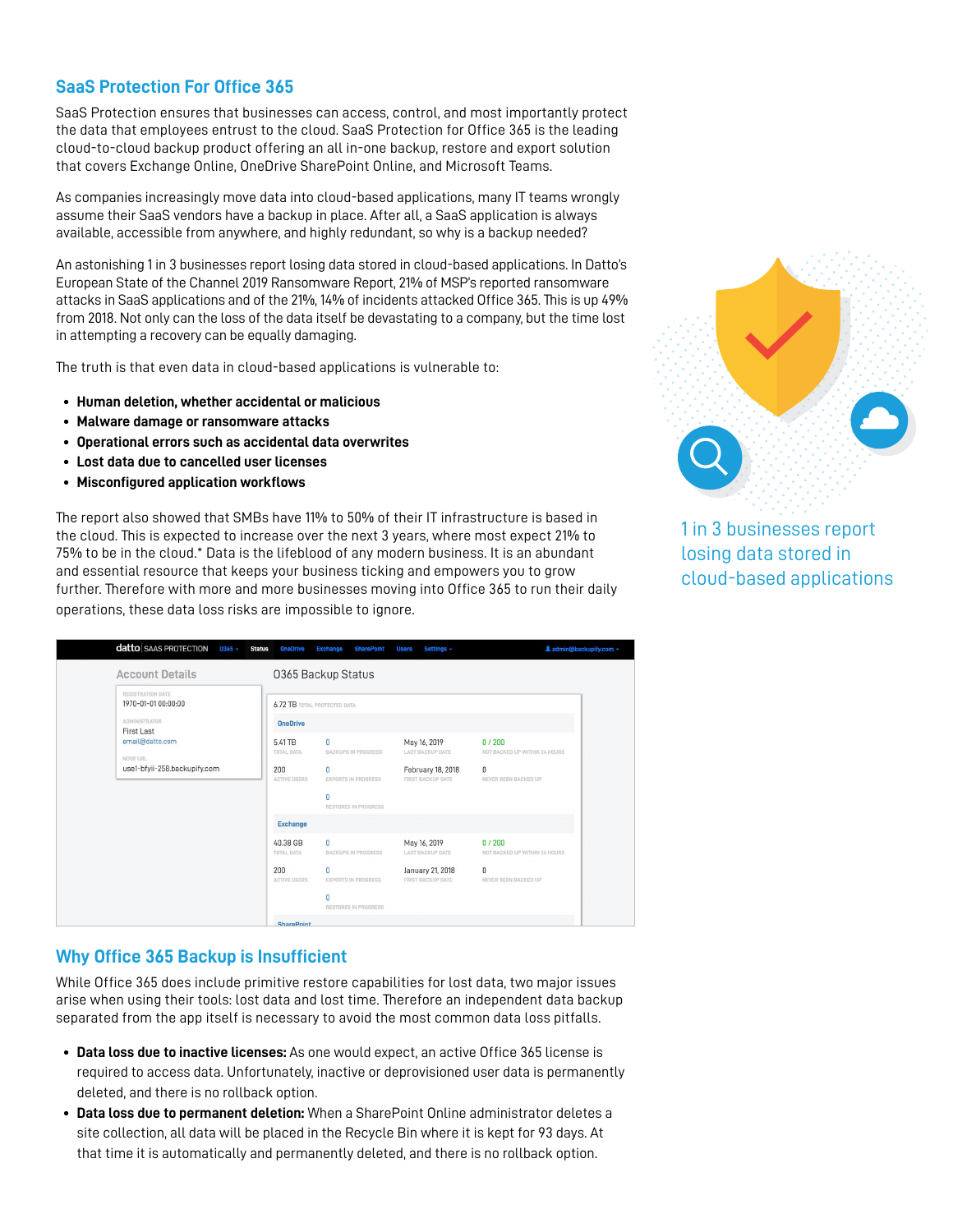- **• Data loss due to ransomware:** [Microsoft recommends 3rd party backup](https://www.microsoft.com/en-us/servicesagreement) as the only way to recover from data loss associated with ransomware encryption.
- **• Data loss due to app outages:** Uptime guarantees provide peace of mind... until an app outage occurs. Planning for the unexpected is key to recovering quickly should an outage occur.
- **• Time lost in restoring files:** Contacting Microsoft Support for assistance with any data loss issue can be time-consuming, and still may not result in restored files.

## **Why SaaS Protection? Trusted, Available Backup**

Where the Microsoft technology falters, human input and third-party solutions are needed to achieve maximum data security. With Saas Protection you know that Office 365 data is backed up by the most reliable solution on the market today. This means risk is reduced and you can spend more time and budget on strategic initiatives.

- **• Point-in-Time Backups:** Backups include daily snapshots of each user's data, allowing you to browse through a user's account at a specific point in time. Avoid data loss from ransomware by restoring entire accounts to a designated point in time before an attack occurred.
- **• 3x per day backup:** Rest easy with SaaS Protection's automatic daily backups for Office 365's Exchange Online, OneDrive, SharePoint Online and Microsoft Teams.
- **• On-demand backup:** Perform additional backups as needed at any time. Running an on-demand backup will not affect the three regularly scheduled backups.
- **• Infinite Retention:** Store an unlimited amount of data for no additional fees.





# SaaS Protection protects over 3.5 Million Users

### **What SaaS Protection Recovers**

- **• OneDrive:** All files (including One Note) and folders with file structure intact.
- **• Contacts:** All contact information.\*
- **• Calendar:** Events (including recurrence, attendees, notes), attachments and any calendars owned by users.
- **• Mail:** All emails, attachments, notes and folder structure.
- **• Microsoft Teams:** Files, conversations, and calendar meetings in Microsoft Teams public channels.
- **• SharePoint:**
	- ° Custom generic site lists
	- ° Folder structure
	- ° Document libraries and sets
	- ° Site assets, templates, and pages

\*excludes photos